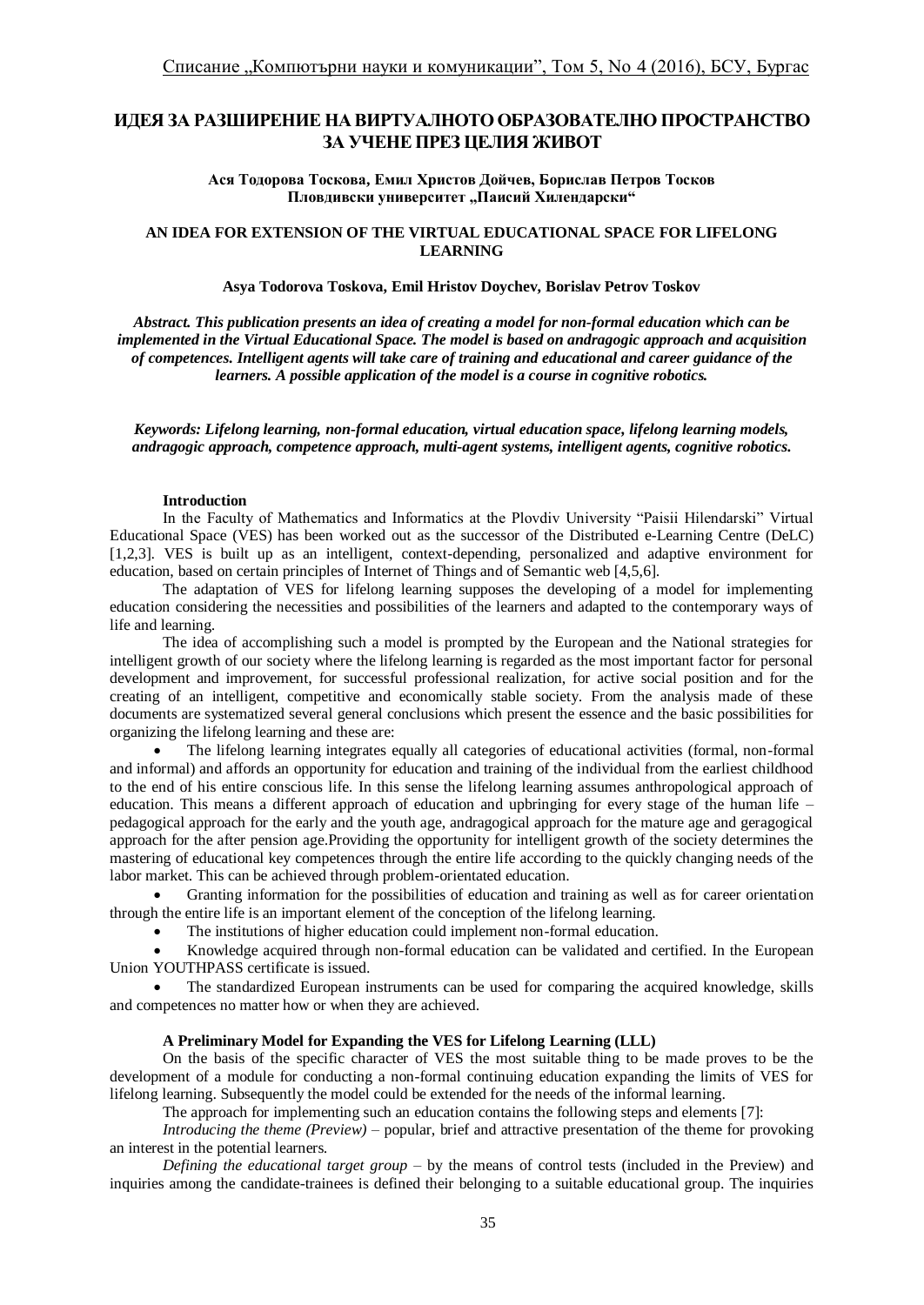must correspond to the actual conditions of the educational and information resources maintained in the VES. Criteria for belonging to a certain educational group could be different preconditions, for example available knowledge, interests and desires, intended application of the new knowledge, demanding a higher level of knowledge, etc. The VES must offer an appropriate classification of the possible types of educational groups while every type corresponds with a genetic educational plan. The user will be granted a personal portfolio including personal data, aims, desires and full set of standardized European documents (CV, language passport, mobility licenses, diplomas and certificates) describing his knowledge, skills and competences.

*Developing a personalized educational plan* – in principle the personalized educational plan is generated as an instance of the genetic educational plan according to the special features (the profile) of the particular learner.

*Conducting of the training* – the non-formal education which the VES suggests is not obligatory. Therefore, the users of this knowledge will be people striving for self-perfection, for increasing their standard of life or just to have fun.

In order to expand the methodological model of the space which already has given formal education based on the pedagogical principles and conforming to the potential target group, it is rational to develop an andragogical approach for the training. Consequently, it could be applied the geragogical approach as well.

With the andragogical model the learner is motivated, aware and pragmatically orientated and the trainer is an assistant, more qualified consultant, who helps, explains and consults. In the electronic training, that is what VES grants, the role of the trainer will be carried out by a **personal consultant (PC)**. The personal consultant is an intelligent agent which is individually generated for every certain trainee and is acquainted with his desires, studying habits and his knowledge. Except that the personal consultant will process the collected information, it will educate itself in order to adapt to the changes of the needs and potentialities of its "student". The PC will stimulate the user to further development of the achieved progress and will undertake timely measures for avoiding failures in his education. For the mathematical model of self-education decisions will be sought for.

The methodology of the andragogical model of education supposes presenting the knowledge in the form of solving problems through different situations, simulations or games.

The concept for the educational innovations of the knowledge-based society moves the focus from training for achieving knowledge towards training for achieving competences (TAC). According to the National qualification frame (respectively European qualification frame) the criteria for assessing the learning are three  $$ *knowledge* (theoretical and factological), *skills* (cognitive and practical) and *competences* (proved ability for using knowledge and skills in real educational, working or life situations). The TAC permits the learners to build up the achieved knowledge during the educational process in their own way while developing their skills and adding new knowledge on the basis of the given standards for competences. The competences necessary for a certain work place form dictionaries of competences. The most well-known dictionaries of competences worldwide are Workitect, NASA Competency Management System Workforce Competency Dictionary, Harvard, Georgia's Competency Dictionary, The European Dictionary of Skills and Competences (Disco).

*Assessment of the results of the education* – in order to finish the educational process, it is necessary to assess the acquired knowledge. In our model the personal consultant will assess educational competences through solving problems. A possible expansion of the assessment model is the inclusion of evaluation of key competences and soft skills. The acquired competences will be added in the personal portfolio of the learner.

*Continuation after the continuation* – the orientation during the whole life is an important element of the entire conception of the lifelong learning. Because of the lack of a national system for orientation during the whole life and a deficit regarding the given information, the idea of making of intelligent agent who will secure an easy access to the information about the possibilities for education and training, seems especially provoking. This **educational consultant (EC)** will facilitate the process of making decisions giving the user suitable information and helping him to choose the best direction for future development.

The educational consultant is acquainted with the personal qualities and the social characteristic of the user. He is familiar with his interests and operates with quality and quantity information for educational and training possibilities, including educational mobility which receives from a specific database of knowledge.

In this train of thought it looks absolutely logical to realize another intelligent agent – **career consultant (CC)** who will orientate the user in professional direction. For describing the existing professional possibilities, a specialized database is suitable again. The general architecture of the model is presented at fig. 1.

#### **An Exemplary theme**

As an attempt for realizing such a model in the virtual educational space an electronic lesson book in cognitive robotics is worked at. The theme is interdisciplinary and very topical.

The presenting of the theme (fig.2) is made on Flash CC and AS3 and is realized as a SCORM-package [7]. We think over a redesign to AIR in order to play the program on mobile devices as well.

The interactivity is an important element of the electronic presenting of educational materials. The learner has the possibility to interact with the lesson book and every interaction will be reported in the intelligent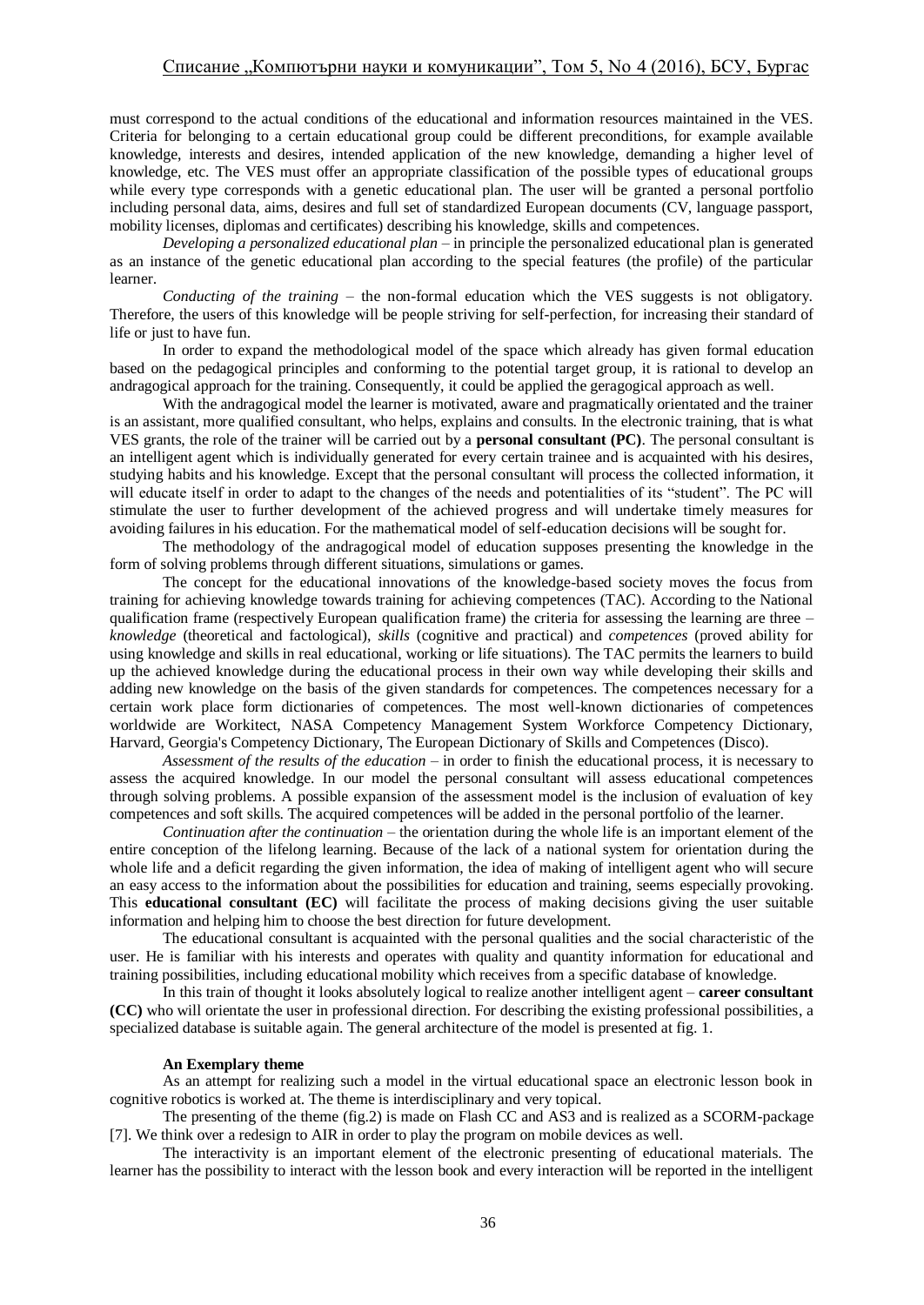medium. The lesson book is based on a number of graphical, video and sound elements aiming more clear explanation, drawing the attention and giving pleasure. It is proved that the pleasure stimulates the memory and quickens the process of memorizing.



Fig. 1 General model architecture



Fig. 2 Preview of the theme in cognitive robotics

#### **Conclusion**

The module for lifelong learning in the virtual educational space made at the Faculty of Mathematics and Informatics at the Plovdiv University will suggest non-formal education. The personal assistant who will take care of the user will be an intelligent multi agent system. It will consist of personal consultant in charge of the chosen training course, educational consultant in charge of following educational orientation and career consultant in charge of the career orientation of the user. The personal consultant will follow the principles of the andragogical model of education. The educational content will aim at acquiring competences. As a possible realization of this model we are working on an electronic lesson book in cognitive robotics.